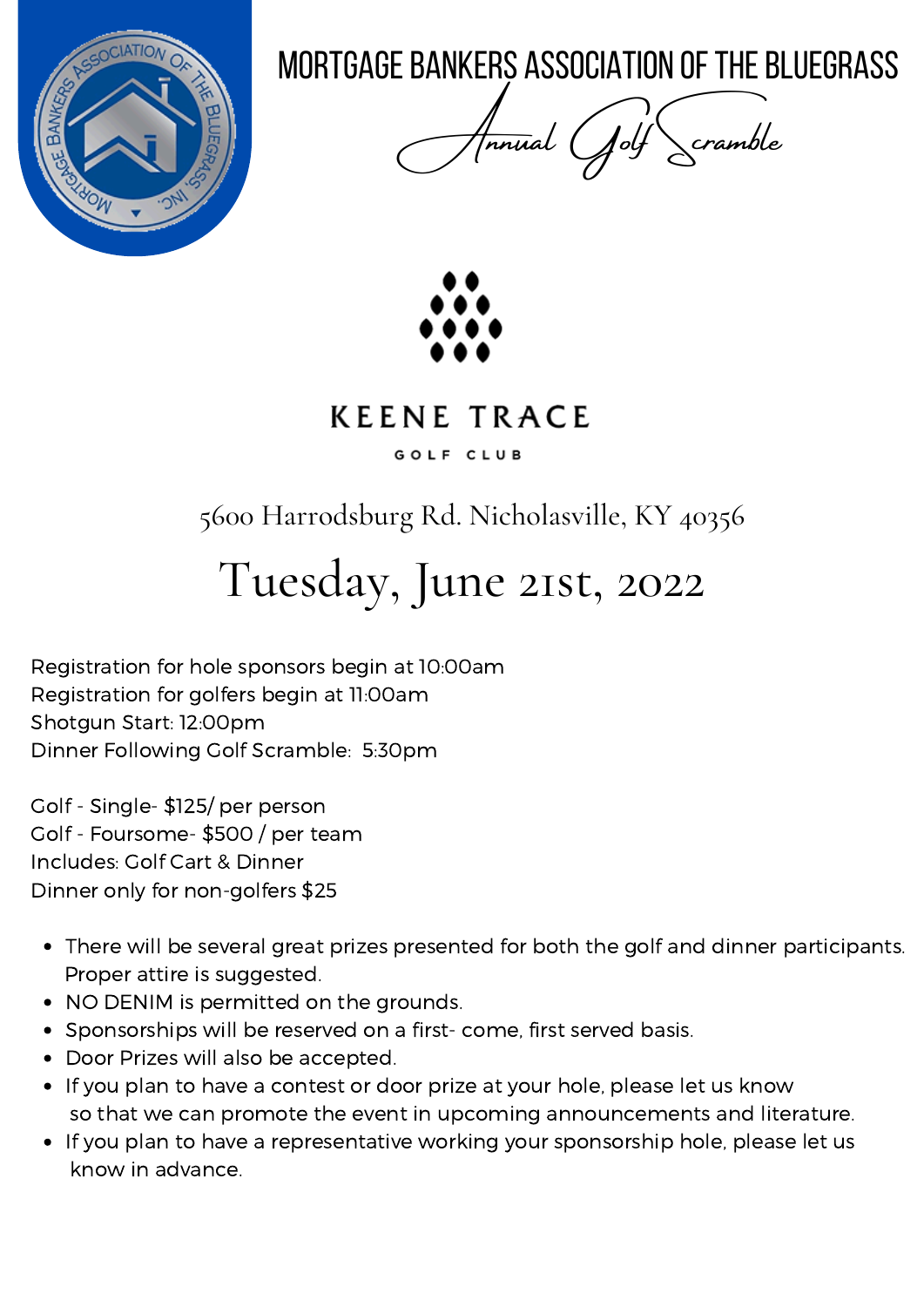

MORTGAGE BANKERS ASSOCIATION

OF THE BI UFGRASS

Annual Golf Scramble

## **SPONSORSHIP BENEFITS**

CONNECT WITH OVER 100 PEOPLE IN THE REAL ESTATE INDUSTRY!! **Titlesponsor:\$2000**

Foursome- ability to kick off the event.

Name on all materials for the event as the main title sponsor Facebook / Instagram advertised on MBA pages as sponsoring Golf carts will display your logo as the main title sponsor in each cart. \*\*Will need you logo 2 weeks prior to event to get it to the golf course. Ability to speak at the dinner afterwards

#### **Dinner Sponsor:\$1000**

Facebook/Instagram Advertised on MBA pages as sponsoring event. Name on all materials for the event as dinner sponsor .

Ability to speak at dinner

#### **Lunch Sponsor: \$800**

Facebook/Instagram Advertised on MBA pages as sponsoring event. Name on all materials for the event as lunch sponsor.

#### **Drink Cart(2 Drink Carts):\$500**

Facebook/Instagram Advertised on MBA pages as sponsoring event. Signage for each cart

#### **GolfCartSponsorship:**\$500

Facebook/Instagram Advertised on MBA pages as sponsoring event. Signage for each golf cart.

#### **DRIVING RANGE SPONSOR: \$300**

Facebook/Instagram Advertised on MBA pages as sponsoring event. Signage at location for sponsorship

#### **PuttingGreen Sponsor:\$250**

Facebook/Instagram Advertised on MBA pages as sponsoring event. Signage at location for sponsorship

#### **Par 4's & Par 5's:\$250**

Facebook/Instagram Advertised on MBA pages as sponsoring event. Signage at location for sponsorship

## **PAR 3'S LONGEST DRIVE; CLOSEST TO THE PIN \$350**

Facebook/Instagram Advertised on MBA pages as sponsoring event. Signage at location for sponsorship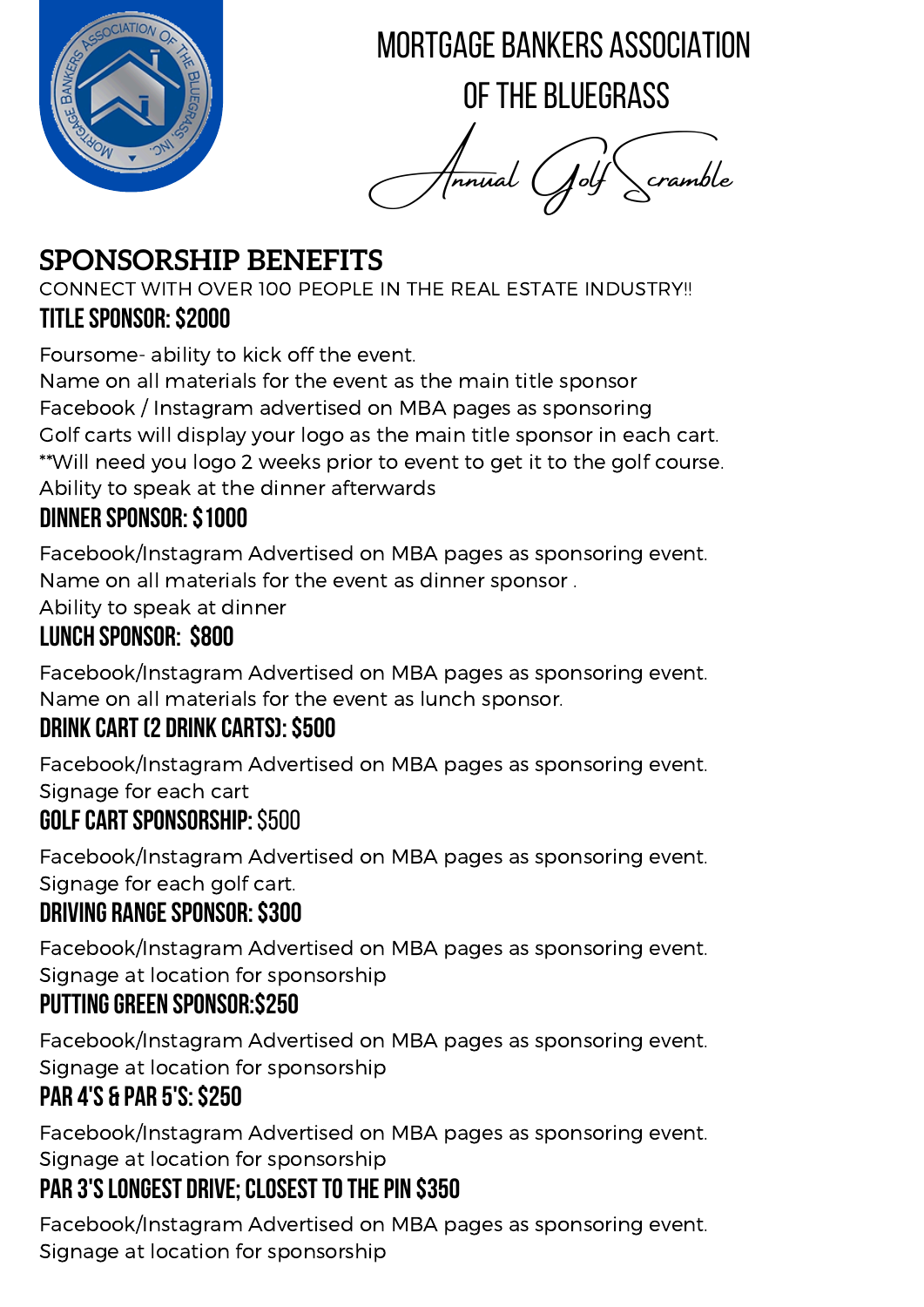

# Golf Registration Form

Golf : Player's Name

Company

| I. |  |  |
|----|--|--|
| 2. |  |  |
| 3. |  |  |
| 4. |  |  |

**Please complete the attached registration form and return with check to:**

**Dottie Hatton Mortgage Bankers Association of the Bluegrass PO Box 1054 Lexington, KY 40588 Email Address: mbabluegrass@aol.com**

**\*\*\* checks to be made payable to Mortgage Bankers Association of the Bluegrass.**

**If paying with a credit card please include the following:**

Complete Credit Card Number: Billing Postal Code:

Expiration Date:

Security Code/ CVV:

If you have questions about this event, please contact Anna Pitcock, apitcock@stockton.com, (270) 589-8260 or Brad Howard (859)338-3992.